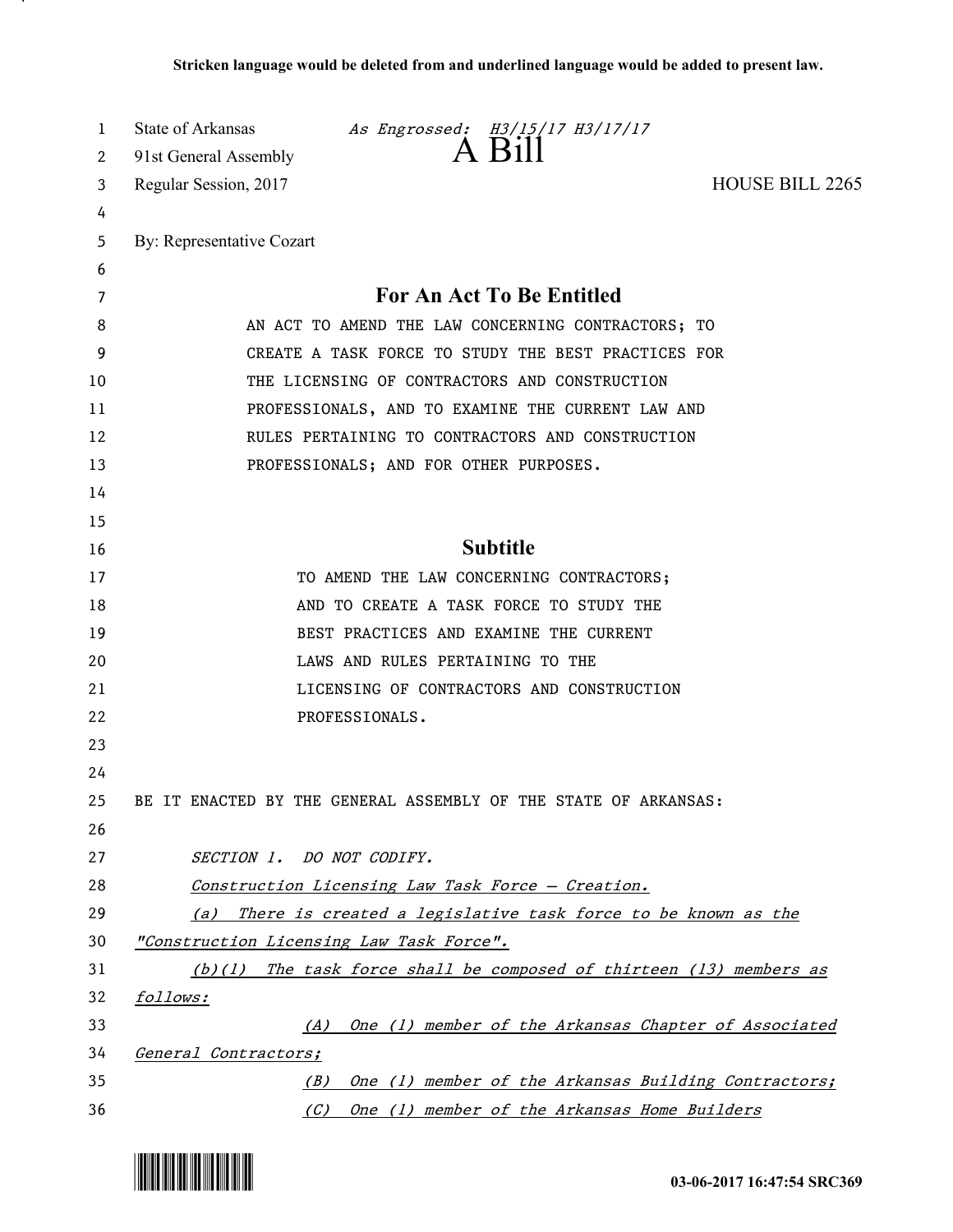| 1  | Association;                                                               |
|----|----------------------------------------------------------------------------|
| 2  | One (1) member of the Contractors Licensing Board;<br>(D)                  |
| 3  | One (1) member of the Arkansas Chapter of the American<br>(E)              |
| 4  | Council of Engineers;                                                      |
| 5  | One (1) member of the Arkansas Chapter of American<br>(F)                  |
| 6  | Institute of Architects;                                                   |
| 7  | Two (2) consumer advocates appointed by the Governor<br>(G)                |
| 8  | from the state at large;                                                   |
| 9  | Two (2) members of the Senate appointed by the<br>(H)                      |
| 10 | President Pro Tempore of the Senate;                                       |
| 11 | Two (2) members of the House of Representatives<br>(I)                     |
| 12 | appointed by the Speaker of the House of Representatives; and              |
| 13 | (J) One (1) representative from the Attorney General's office,             |
| 14 | selected by the Attorney General.                                          |
| 15 | (2) The task force shall elect from its membership:                        |
| 16 | (A) A chair; and                                                           |
| 17 | (B) Other officers deemed necessary by the task force.                     |
| 18 | $(c)(1)$ Seven (7) members of the task force shall constitute a quorum     |
| 19 | for the purpose of transacting business.                                   |
| 20 | (2) A majority vote of the total membership of the task force is           |
| 21 | required for any action of the task force.                                 |
| 22 | (3) Each member of the task force is a full voting member.                 |
| 23 | The members of the task force shall meet at their own expense and<br>(d)   |
| 24 | shall not be entitled to reimbursement for mileage or per diem.            |
| 25 | $(e)(1)$ The members of the task force shall be appointed within thirty    |
| 26 | (30) days of the effective date of this act.                               |
| 27 | (2) The President Pro Tempore of the Senate shall call the first           |
| 28 | meeting of the task force, which shall occur within sixty (60) days of the |
| 29 | effective date of this act.                                                |
| 30 |                                                                            |
| 31 | Duties.                                                                    |
| 32 | The Construction Licensing Law Task Force shall have no executive<br>(a)   |
| 33 | <i>powers.</i>                                                             |
| 34 | The task force shall:<br>(b)                                               |
| 35 | Review and evaluate existing construction licensing laws in<br>(1)         |
| 36 | this state;                                                                |